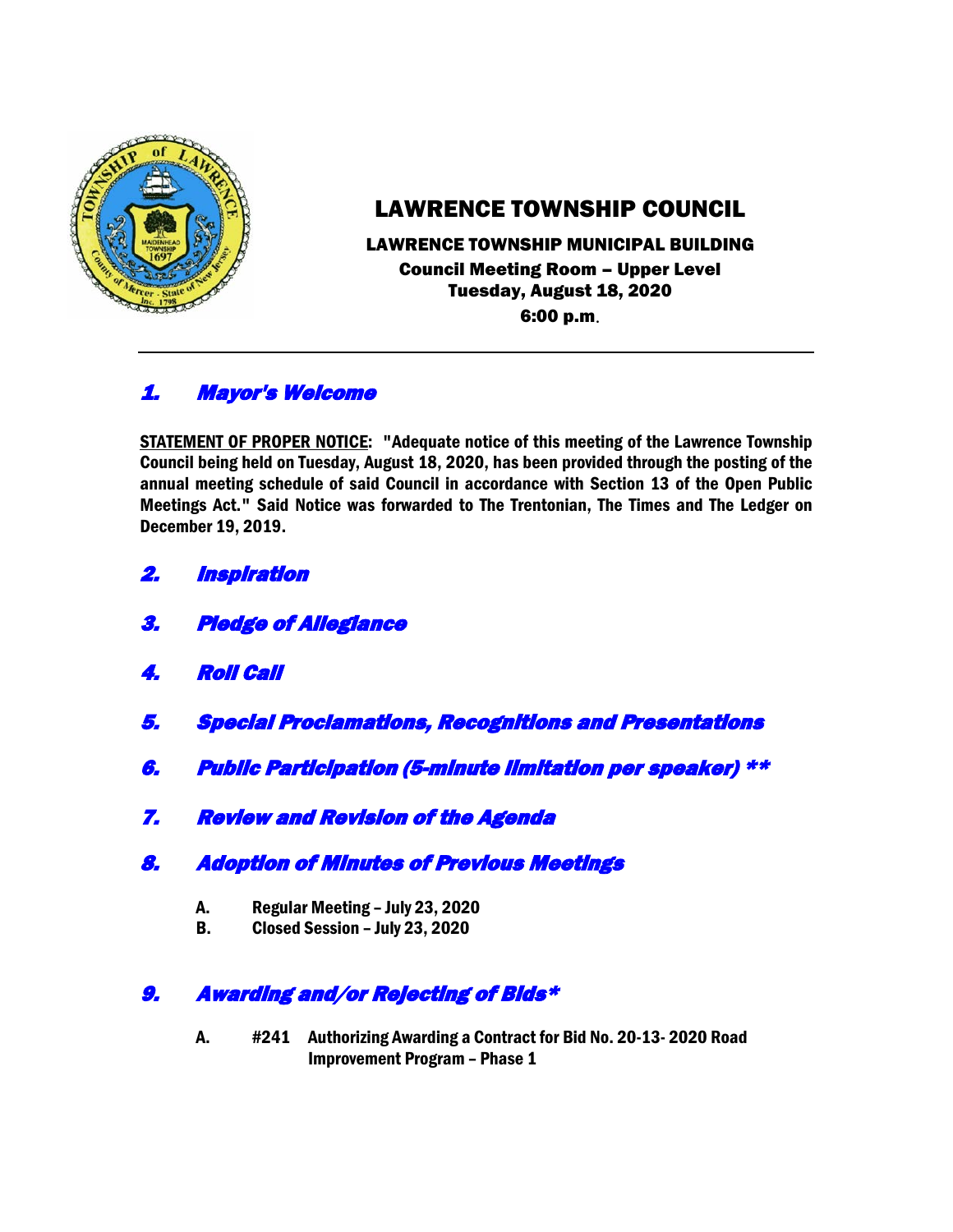- B. #242 Authorizing Awarding a Contract for Bid No. 20-12 Resurfacing of Denow Road
- C. #243 Authorizing Awarding a Contract for the New Jersey Department of Transportation Bikeway Grant Program Keefe Road Connector Trail Project
- D. #245 Authorizing Awarding a Contract for Masonry Repairs to the Lawrence Township Municipal Building

#### 10. Introduction of Ordinances**\*\***

A. Ordinance No. 2365-20 – AN ORDINANCE AMENDING CHAPTER 435 OF THE LAWRENCE TOWNSHIP ADMINISTRATIVE CODE ENTITLED 'MOTOR VEHICLES AND TRAFFIC'

#### 11. Adoption of Ordinances\*

- A. Ordinance No. 2364-20 AN ORDINANCE AMENDING ORDINANCE NO. 2341-19 SALARY ORDINANCE OF THE TOWNSHIP OF LAWRENCE-UNCLASSIFIED AND/OR EXEMPT, SEASONAL, EMERGENCY (NON-UNION) EMPLOYEES FOR 2018-2019
- 12. Manager's Report
- 13. Attorney's Report
- 14. Clerk's Report
- 15. Unfinished Business
- 16. New Business
- 17. Public Participation (3-minute limitation per speaker) \*\*
- 18. Resolutions
	- A. Bond Acceptance

#### B. Bond Release

- 1) #251 Authorizing the Full Release of Performance Bond for Berks-Cohen Associates, SP-09/14
- 2) #252 Authorizing the Full Release of Soil Disturbance Bond for Berks-Cohen Associates, SP-09/14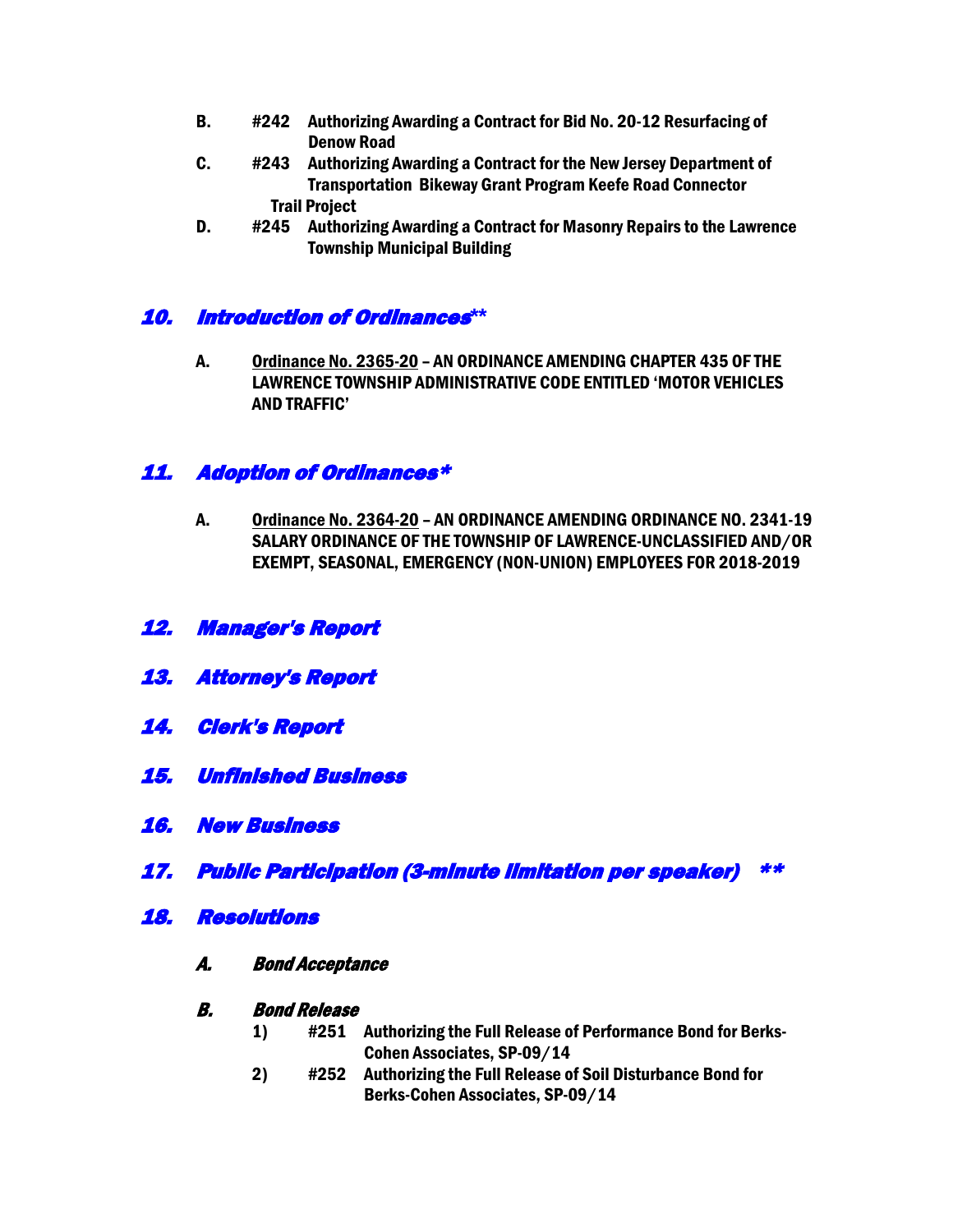- 3) #253 Authorizing the Full Release of Soil Disturbance Bond for First Baptist Church of Eggert Crossing, SP-11/16
- 4) #254 Authorizing the Full Release of Performance Bond for First Baptist Church of Eggert Crossing, SP-11/16
- 5) #255 Authorizing the Full Release of Maintenance Bond for BMS Princeton Pike Project, SP-02/14

#### C. Escrow Release

#### D. Refunds

- 1) #246 Authorizing the Refund of Tax Overpayments
- 2) #250 Authorizing the Refund of Recreation Fees

#### E. Special Items of Revenue

#### F. Professional Services Agreements

- 1) #234 Authorizing a Professional Services Agreement for Veterans Park Drainage Improvements
- 2) #235 Authorizing Amending the Professional Services Agreement for the Keefe Road Connector Trail
- 3) #238 Authorizing a Professional Services Agreement for the Cold Soil Road Improvement Project
- 4) #239 Authorizing a Professional Services Agreement for the Denow Road Improvement Project
- 5) #240 Authorizing Amending Professional Services for Inspection Services for Miscellaneous Engineering Projects
- 6) #249 Authorizing Amending the Professional Services Agreement for IT Consultant Services
- 7) #256 Authorizing Amending the Professional Services Agreement for Planning Consultant to the Zoning Board
- 8) #257 Authorizing Amending the Professional Services Agreement for Planning Consultant to the Planning Board

### G. Grants

#### H. Miscellaneous

- 1) #231 Authorizing Certification that the Council has Reviewed, at a Minimum, the Comments and Recommendations of the 2019 Municipal Audit
- 2) #232 Authorizing the Closing of a Portion of Lower Merion Place for a Neighborhood Block Party
- 3) #233 Authorizing an Appointment to the Environmental and Green Advisory Committee